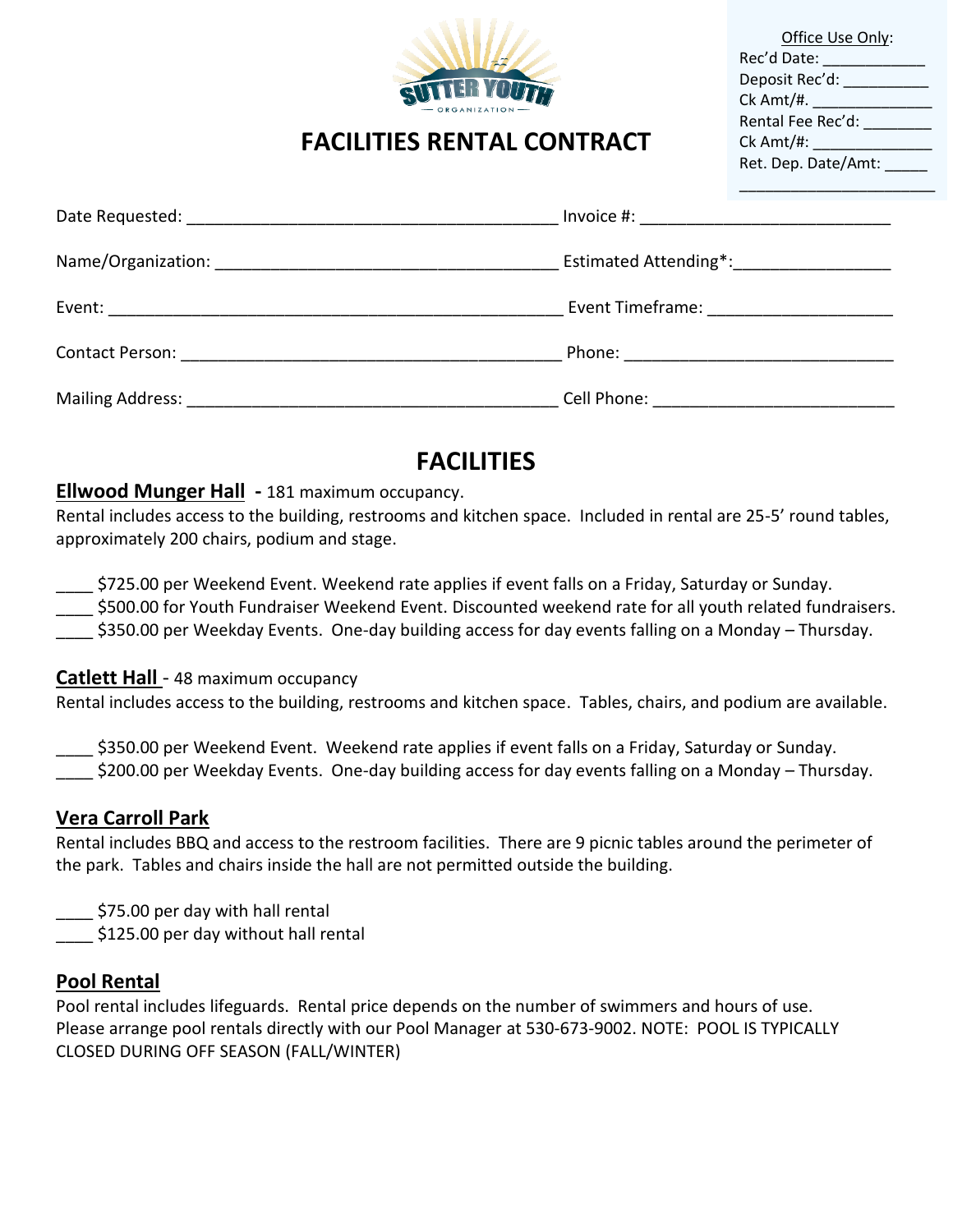## **SECURITY DEPOSITS**

#### **Ellwood Munger and Wayne Catlett Hall Deposit**

All rentals are on a first come, first serve basis. A security deposit of \$200 is required to secure hall rental dates. The security deposit is refundable after event date, given the hall has been left in appropriate conditions. Please see 'Conditions of Use & Cleaning Requirements'.

If the event is cancelled within 30 days of the event, 50% of your security deposit will be returned. Please allow 25 days processing time for all returned security deposits.

#### **Pool and Park Deposit**

All rentals are on a first come, first serve basis. A security deposit of \$75 is required to secure the pool and/or park rental dates. The security deposit is refundable after event date given the pool/park has been left in appropriate conditions. Please see 'Conditions of Use & Cleaning Requirements'.

If the event is cancelled within 30 days of the event, 50% of your security deposit will be returned. Please allow 25 days processing time for all returned security deposits.

#### **\_\_\_\_\_ I have read and understand the Security Deposit procedure.**

initials

### **ADDITIONAL REQUIREMENTS**

Rental fees are due 2 weeks prior to event date or at time of rental if 2 weeks is not applicable. Payment will not be accepted at time of facility access unless prior arrangements have been made to do so.

If Alcohol is to be **sold**, renter is responsible for and must obtain and display a liquor license throughout the event. No alcohol is permitted outside of the building or in the pool area.

Security guards are required if alcoholic beverages are served or sold and must be provided by renter.

Proof of Insurance for all event rentals in the amount of \$200,000.00 is required from your insurance company. Proof of Insurance must be submitted 2 weeks prior to the event along with rental payment or at time of rental if 2 weeks is not applicable.

**\_\_\_\_\_ I have read and agree to comply with the Additional Requirements as stated above.** initials

### **Contracts and payments may be mailed to:**

Sutter Youth Organization Attention: Hall Rentals P.O. Box 231 Sutter, CA 95982 Note: Contract can also be emailed but payment needs to be made via mail.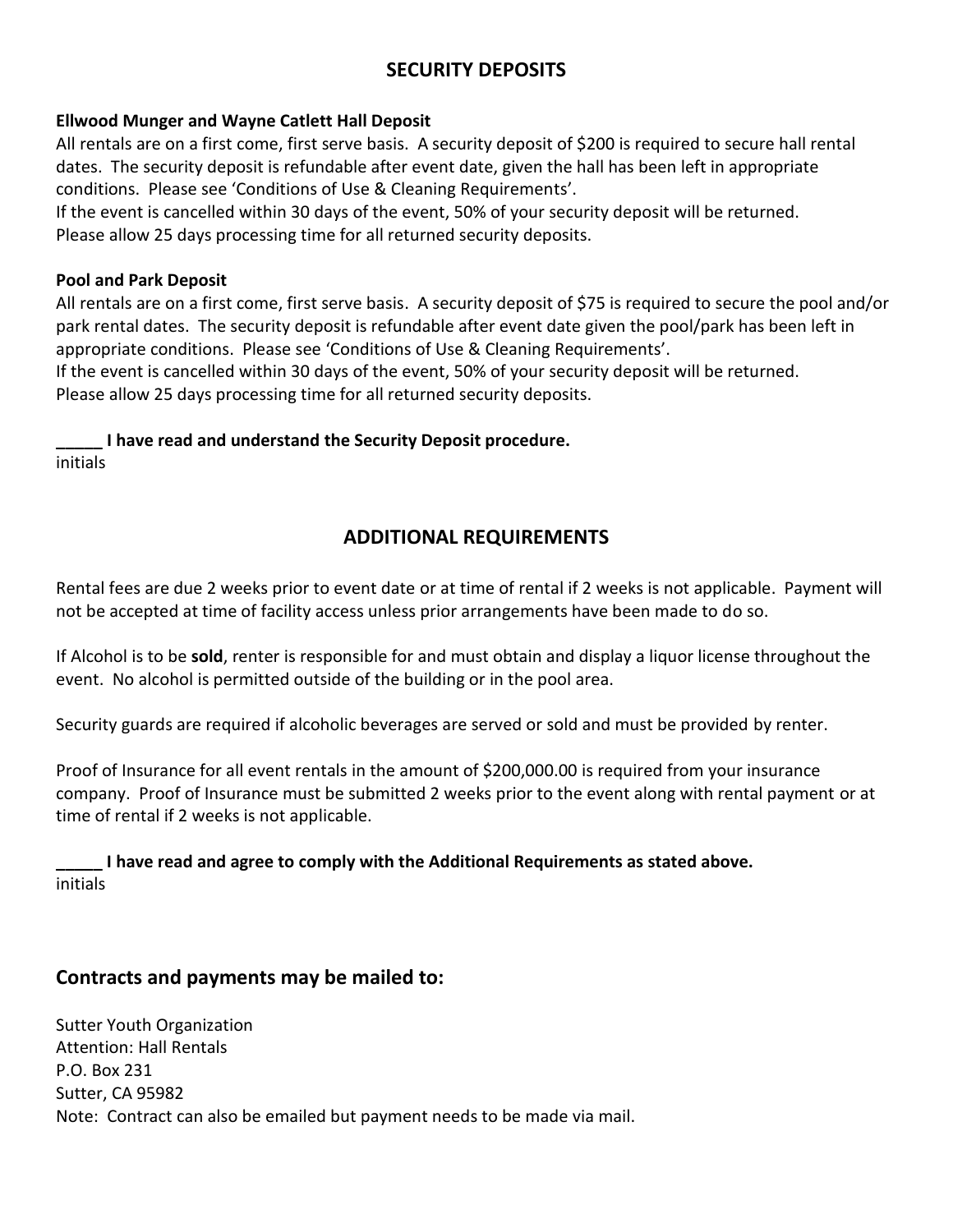

## **AGREEMENT AND RELEASE OF LIABILITY**

The renter and guests of the renter agree to indemnify the Sutter Youth Organization (S.Y.O.) and its members, employees and officers against all liability, losses, claims, damages, fees of attorneys and other expenses which the S.Y.O. or its members, employees, volunteers or officers may sustain or incur in consequence of the use by the renter and guest(s) of the renter of the facilities owed by the S.Y.O., including but not limited to, sums paid or incurred in connection with claims, suits or judgments or paid or incurred in attempting to procure release from liability for any person injured as a result of the activities herein referred to. In addition, thereto, the renter and guests of the renter agrees to defend the S.Y.O., its members, volunteers, employees and officers against any claimed loss, damages, or liability arising out of any conduct by the renter on facilities owned by the S.Y.O including any Covid-19 related illnesses arising from use of the hall. All renters agree to comply with current Sutter County Covid 19 ordinances, guidelines and rules. Current Covid 19 guidelines/ordinances/rules can be found at

<https://www.suttercounty.org/doc/government/depts/cao/em/coronavirus/localOrdersInfo>

By Renter's signature below, Renter is agreeing to the above statements.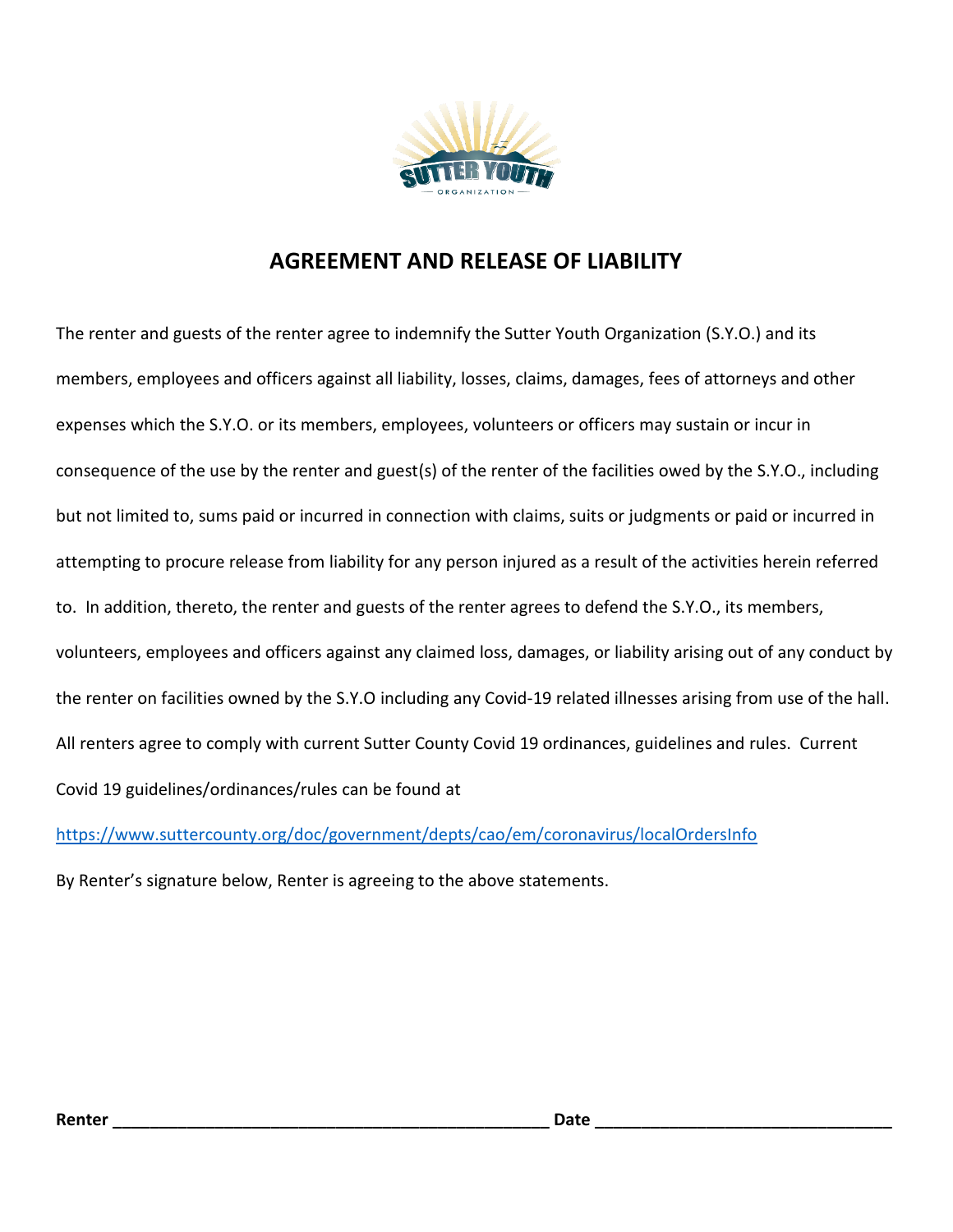

# **CONDITIONS OF USE & CLEANING REQUIREMENTS**

- $\Box$  Renter is solely responsible for setting & disarming the alarm system.
- □ Rental key **must** be returned before the security deposit is released.
- $\Box$  The Sutter Youth Organization is not responsible for left, lost or stolen items.
- $\Box$  A Liability Insurance Certificate naming the Sutter Youth Organization as an additional insurer in the amount of \$200,000.00 is required for all events.
- $\Box$  If feminine products are flushed down toilets, any plumbing repair fees will be deducted from security deposit.
- $\Box$  Parking areas must be clean from all litter, cigarette butts, confetti, etc.
- $\Box$  No staples are permitted. Only painters tape is permitted on walls, tables, and chairs. All tape must be completely removed.
- □ Vehicles are **not** permitted on the lawn.
- □ All floor areas must be swept and mopped with **plain warm water**; mop and broom provided by SYO.
- $\Box$  Restroom facilities must be cleaned including counters, sinks, toilets, and stall areas.
- $\Box$  All trash cans must be emptied into the dumpster and relined with clean trash bags.
- $\Box$  Chairs and tables must be cleaned and returned into designated racks; and racks must be returned to the southwest corner of the large hall.
- $\Box$  Doorway areas (inside and out) must be swept clean including door maps.
- $\Box$  A \$50.00 deduction in the security deposit will be retained if stove or air conditioner is left on, or any doors are left open or unlocked.
- $\Box$  Renter is responsible for supplying dish soap and cleaning supplies needed to clean dishes, etc.
- $\Box$  Kitchen counters, sinks, stove top and refrigerators must be cleaned and all food items removed.

*Renter agrees to have facilities cleaned thoroughly, and outside area free of trash. Cleaning includes sweeping and mopping all floors, removing all garbage, cleaning both restrooms, kitchen sinks, and stove area at the conclusion of the event.*

**Renter: \_\_\_\_\_\_\_\_\_\_\_\_\_\_\_\_\_\_\_\_\_\_\_\_\_\_\_\_\_\_\_\_\_\_\_\_\_\_\_\_\_\_\_\_ Date: \_\_\_\_\_\_\_\_\_\_\_\_\_\_\_\_\_\_\_\_\_**